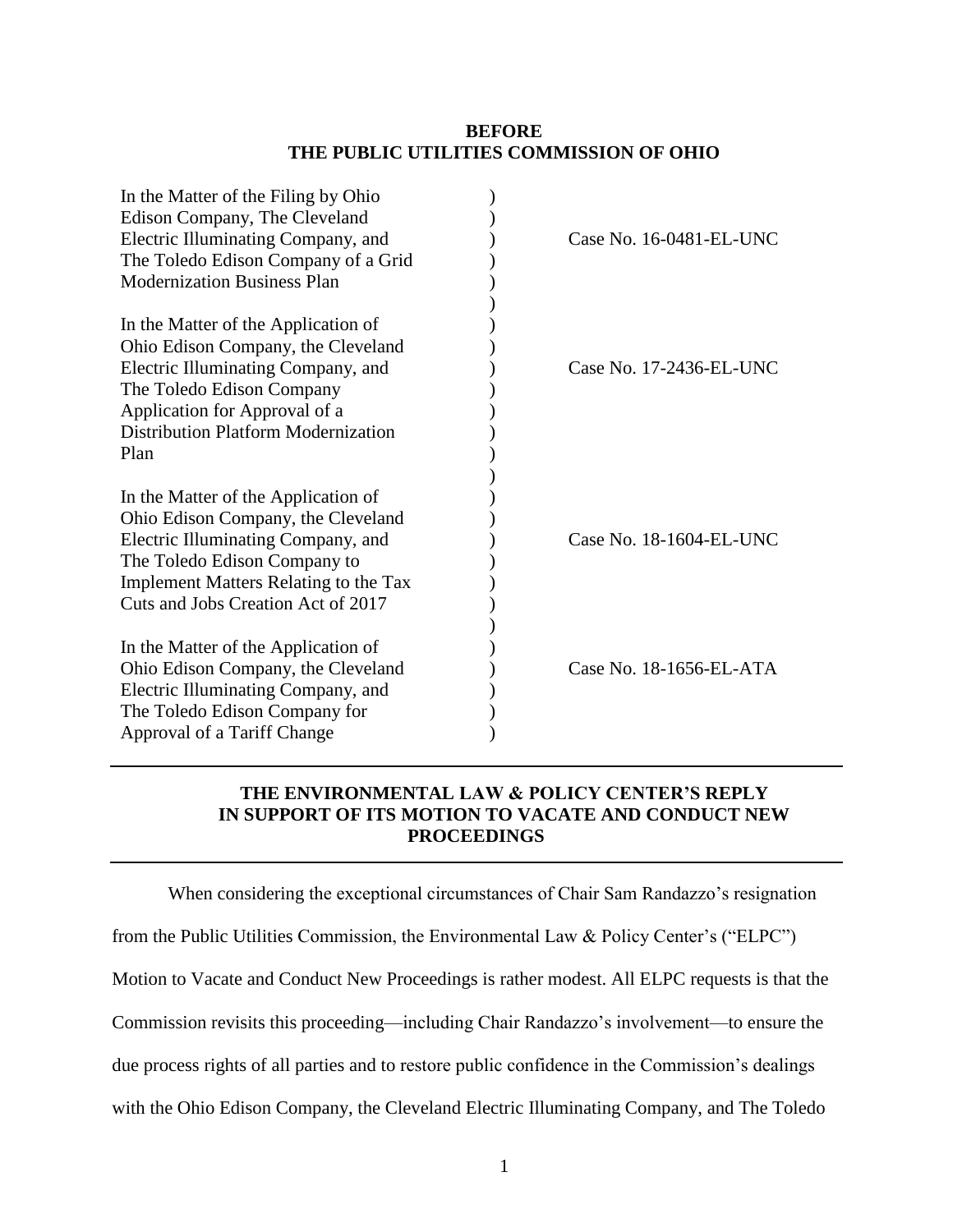Edison Company (collectively, the "FirstEnergy Utilities"). Ohio public policy and law support such a step from the Commission.

The FirstEnergy Utilities and the Industrial Energy Users-Ohio ("IEU Ohio") oppose this motion. The FirstEnergy Utilities assert that ELPC cannot show that it will suffer prejudice if there is no vacatur and new proceedings in this docket. FirstEnergy Memorandum Contra at 1–2. They argue that because this proceeding resulted in a stipulation that received support from a wide array of interests and the record shows "ample support" for the stipulation, vacatur is unnecessary. Second, the FirstEnergy Utilities argue that the U.S. Supreme Court's decision in *Williams v. Pennsylvania*, 136 S. Ct. 1899 (2016), is inapplicable to this context, leaving undisturbed what they interpret as Ohio precedent holding that unanimous Commission decisions stand even in the face of improper Commissioner conduct. *Id.* at 3–4. IEU Ohio, for its part, simply asserts that the varied groups in support of the stipulation and the prior denial of ELPC's motion for rehearing on the merits mean that the Commission should deny ELPC's motion for vacatur. IEU Ohio Memorandum Contra at 2–3. As discussed below, none of these arguments detracts from the need and legal basis for the relief ELPC requests through its motion.

## **I. Prejudice Exists from the Lack of Examination into Chair Randazzo's Influence on the Proceedings.**

The FirstEnergy Utilities' and IEU Ohio's arguments that the record supports the Commission's decision and that ELPC cannot show prejudice because diverse parties in this proceeding reached a stipulation conveniently ignore the intervening public corruption scandal and Chair Randazzo's abrupt resignation. ELPC's motion is focused on due process, not the substance of the stipulation. When the Commission filed its last entry in this case, ELPC and other parties could not have known that a FirstEnergy Corporation filing at the Securities and Exchange Commission would raise questions about Chair Randazzo's bias. Nor could they have

2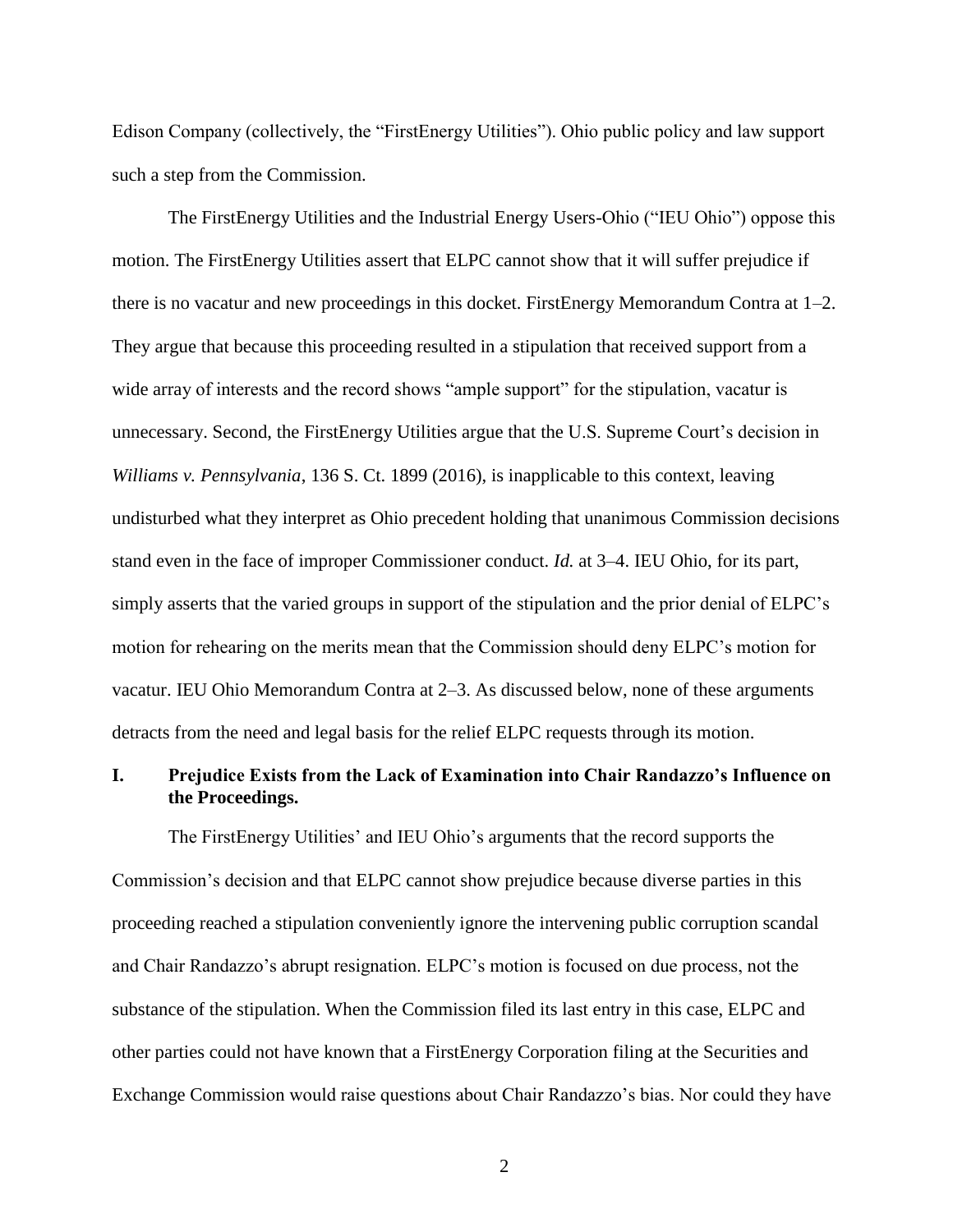known that the FBI would search his home in midst of a public corruption scandal tied to regulated utilities. These developments raise questions about the fairness of the proceeding in terms of the influence that Chair Randazzo had in both approving the stipulation and rejecting the requests for rehearing. Not knowing exactly what Chair Randazzo said and did to influence the ultimate decision makes it difficult to ascertain whether parties' views received due consideration. A failure for the Commission to reconsider decisions in which Chair Randazzo participated will further undermine the public's confidence that the Commission weighed all views fairly.

The focus on the stipulation avoids looking at the question central to ELPC's motion: what does the Commission need to do to accomplish justice given the facts that have come to light regarding Chair Randazzo? Case law interpreting Ohio Rule of Civil Procedure 60(b) and its federal counterpart have framed the question with such a focus on justice. *See Klapprott v. United States*, 335 U.S. 601, 614 (1949) (stating that Federal Rule of Civil Procedure 60(b) gives the "power . . . to vacate judgments whenever such action is appropriate to accomplish justice") *Kay v. Marc Glassman, Inc.*, 76 Ohio St. 3d 18, 20 (1996) (explaining that Ohio Rule of Civil Procedure "60(B) is a remedial rule to be liberally construed so that the ends of justice may be served"). In this sense, *City of Cincinnati v. Cincinnati Gas & Electric Co.* is instructive. 64 Ohio St.3d 279 (1992) (per curiam). There, the Ohio Supreme Court concluded that the improper *ex parte* communications of the PUCO Chair did not improperly influence the outcome of the case such that vacatur was necessary. *Id.* at 283. However, the Court noted that "the current commission conducted an independent review of the record in that proceeding" and that four entirely new commissioners undertook the review. *Id.* at 282 & n.5 (footnote omitted). In

3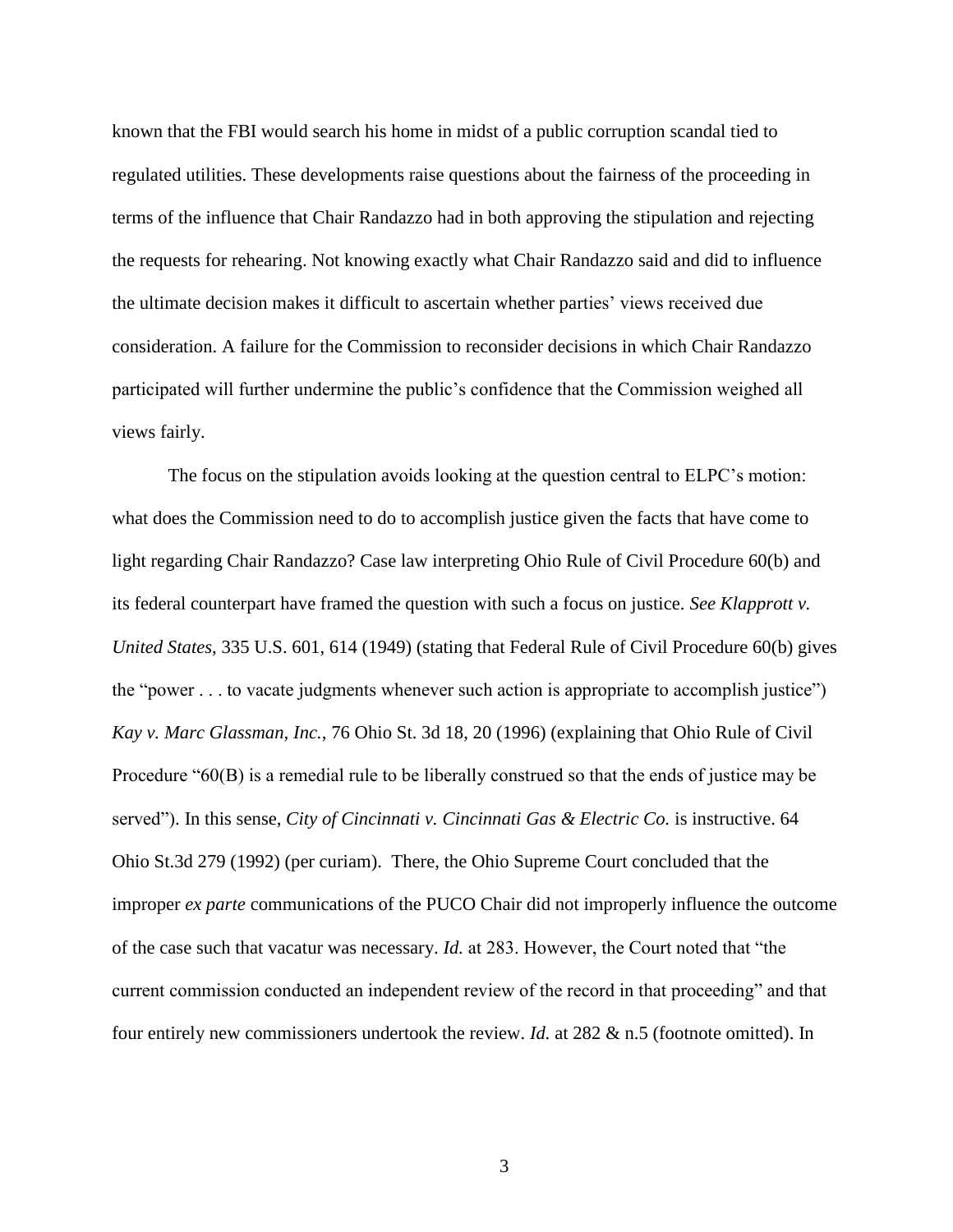other words, before Cincinnati appealed, the Commission had already done exactly what ELPC currently requests that this Commission do—take a fresh look at the case.

*City of Cincinnati* is also instructive in its holding that a Commission entry is not automatically void due to Commissioner misconduct, but is voidable based on whether the inappropriate conduct did in fact influence the entry in some way. *Id.* at 282. The Ohio Supreme Court affirmed the Commission's conclusion in *City of Cincinnati* in part because the evidence supported a conclusion that the inappropriate conduct did not influence the Commission's entry. *Id.* at 283. ELPC's request is for the Commission to create that body of evidence. Our Motion states:

ELPC respectfully requests this Commission grant its motion to vacate the orders and take whatever additional action justice requires. The additional action required depends on what the Commission finds regarding all of Chairman Randazzo's actions in the docket. The Commission should ascertain exactly what his involvement in the proceeding entailed, starting with the docketing of the case through the final order, including whether he influenced Staff positions that may have affected the ultimate outcome of the case. Then it should determine the proper course of action, which may only entail new deliberations but may also require much deeper corrective action to ensure justice.

ELPC Memorandum in Support at 12. ELPC realizes that the Commission may ultimately

conclude that Chairman Randazzo's action did not unduly affect the decision, but until it

examines his influence in a comprehensive way, the public cannot know that.

## **II. A Fresh Look at Chair Randazzo's Influence Is Necessary to Ensure the Record Supports the Commission's Decision.**

The FirstEnergy Utilities assert that "the record supports the Commission's unanimous prior orders approving a stipulation" and that "[e]ven assuming Chairman Randazzo should have been disqualified, the record before the Commission supports" its decisions. FirstEnergy Utilities Memorandum Contra at 2. The FirstEnergy Utilities point to *City of Cincinnati* as evidence that one biased adjudicator is insufficient for vacatur. *See id.* (citing 64 Ohio St.3d 279 (1992) (per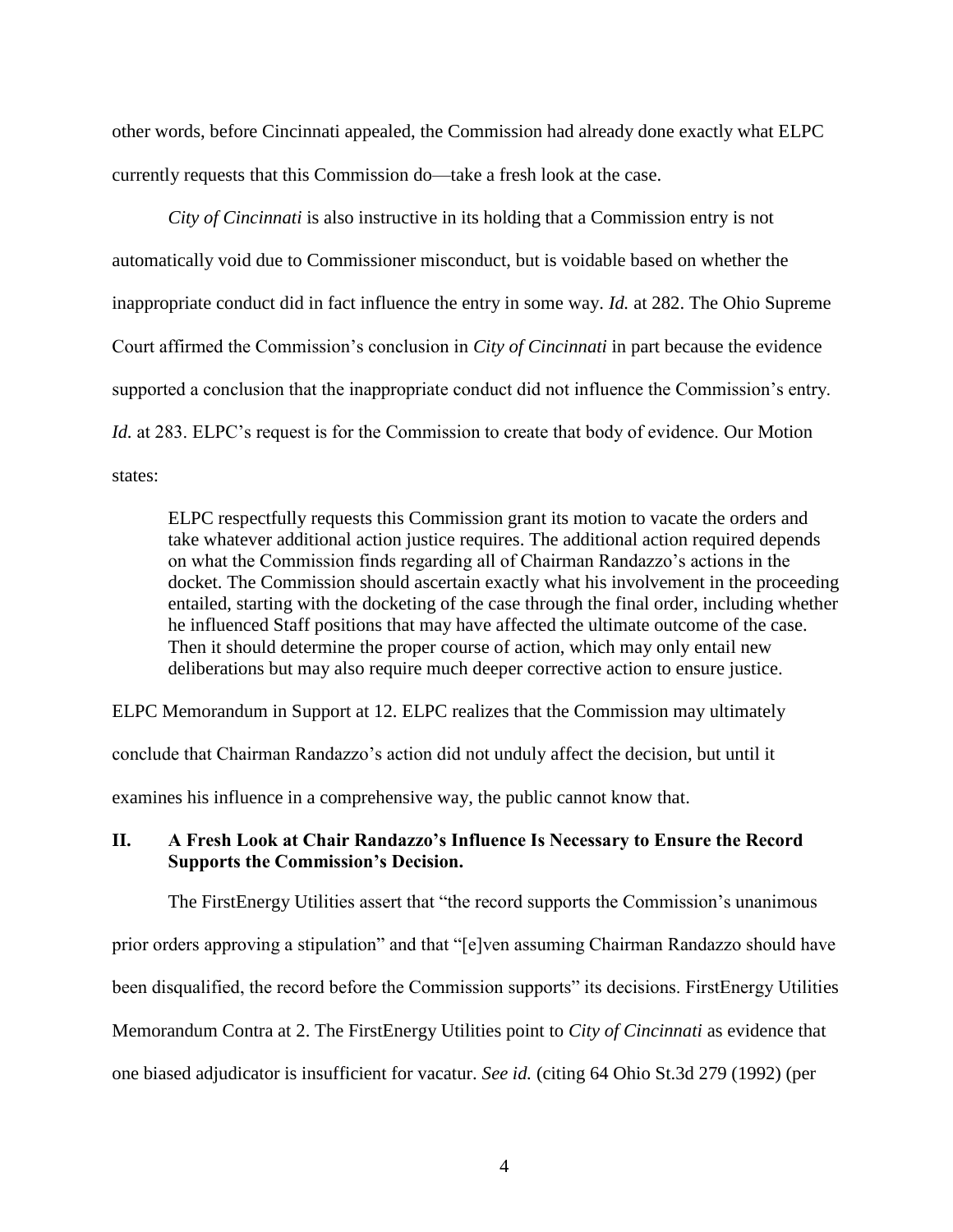curiam)). However, the FirstEnergy Utilities take the wrong lesson from that case and later developments in the law. In the almost 30 years since that decision, the case law on vacatur due to decisionmaker bias has developed. As ELPC noted in its motion, the U.S. Supreme Court's decision in *Williams v. Pennsylvania* emphasized that in deliberative processes the bias of one participant infects the entire decision. 136 S. Ct. 1899, 1909 (2016). Without further review, we cannot know the influence Chair Randazzo had on the process. Indeed, ELPC does not argue that Chair Randazzo necessarily unfairly influenced the Commission's decision making, only that the Commission must look into what influence he might have had.

The FirstEnergy Utilities attempt to distinguish *Williams*, arguing that it was "narrowly tailored" to address only instances in which a judge acted as a prosecutor before becoming the adjudicator. FirstEnergy Utilities Memorandum Contra at 4. Despite the FirstEnergy Utilities' arguments, the Supreme Court's opinion in *Williams* regarding bias is applicable beyond the precise facts considered in that case. As the Supreme Court explained, the due process violation found when a judge acts as both adjudicator and prosecutor exists based on the objective question of whether "the average judge in [adjudicator's] position is 'likely' to be neutral, or whether there is an unconstitutional 'potential for bias.'" 136 S. Ct. at 1905 (quoting *Caperton v. A.T. Massey Coal Co.*, 556 U.S. 868, 872 (2009)). In other words, the issue is whether there is an appearance of bias that weakens the fairness of proceedings. The U.S. Supreme Court has clarified that these due process concerns exist in any adjudicatory proceeding, including agency proceedings like those at the PUCO. *See, e.g.*, *Withrow v. Larkin*, 421 U.S. 35, 46 (1975). And Ohio courts have acknowledged the application of due process protections to the agency context. For example, Ohio courts have cited with approval the Supreme Court's decision in *Withrow v. Larkin*, holding that the "due process requirement applies to adjudications before administrative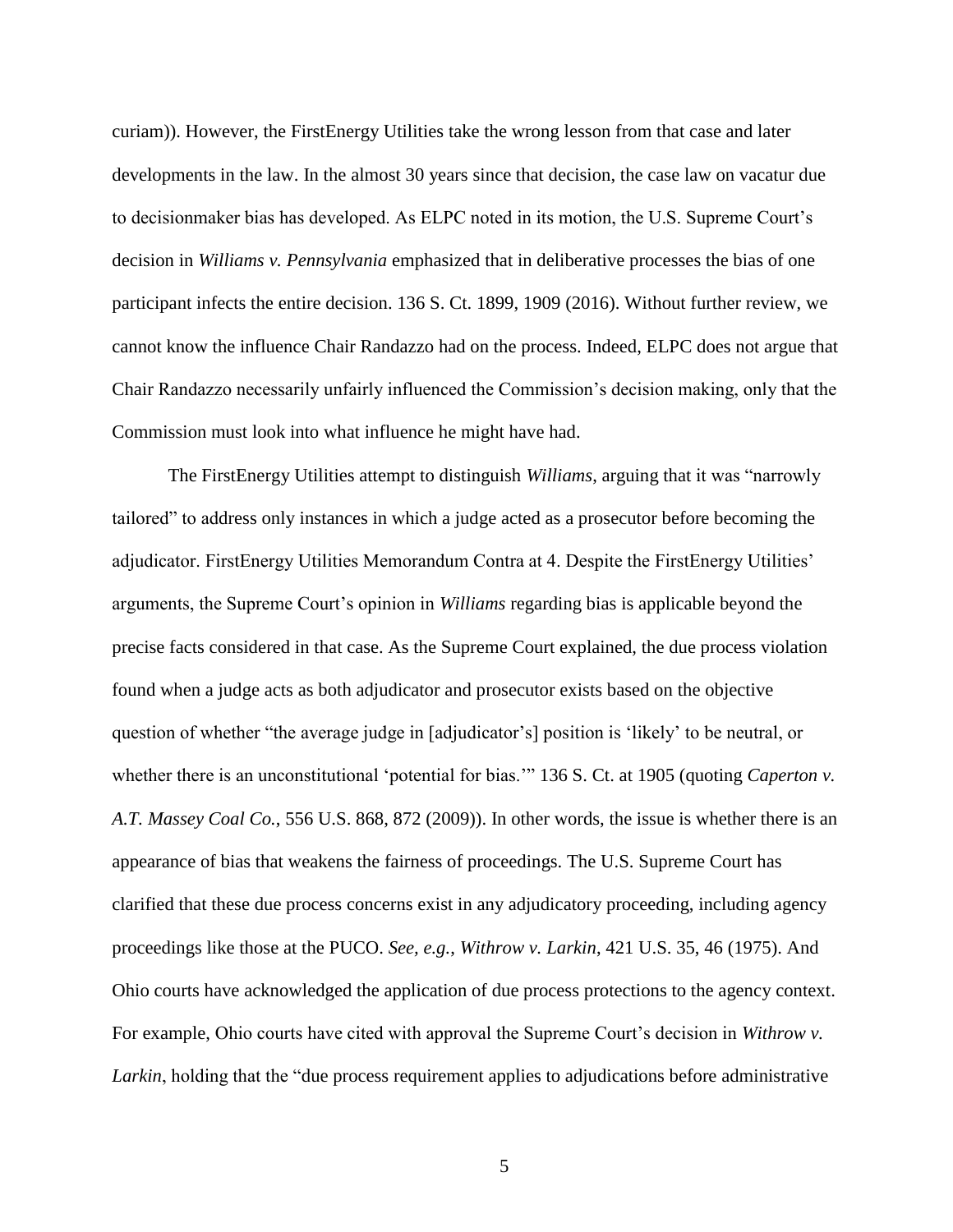agencies." *Steck's Buckeye Storage Unit, LLC v. Catawba Island Twp. Bd. of Trs.*, No. OT-17- 014, 2018 WL 1226039, ¶ 18 (Ohio Ct. App. 2018) (citing *Withrow*, 421 U.S. at 46–47); *see Cummins v. Minster*, 43 N.E.3d 902, 907 (Ohio Ct. App. 2015). Therefore, *Williams* does reinforce the need for this Commission to revisit the decisions that Chair Randazzo helped make and ensure that there was no improper influence or bias.

IEU Ohio's Memorandum Contra similarly fails to take on ELPC's arguments for vacatur and rehearing squarely and misunderstands the relief that ELPC requests. Fundamentally, IEU Ohio asserts that ELPC's motion is a "draconian overreach" that "simply seeks another opportunity for ELPC to advocate for an increase in the charges FirstEnergy assesses." IEU Ohio Memorandum Contra at 3. ELPC does not request any substantive outcome from the rehearing. Instead, ELPC merely requests that the Commission vacate orders in which Chair Randazzo participated, consider what influence or involvement he might have had, and assess whether bias tainted these proceedings. The result may well be a renewed approval of the stipulation. ELPC's motion, therefore, is focused on the procedure leading to the Commission's decision.

#### **III. Conclusion**

The FirstEnergy Utilities and IEU Ohio attempt to paint this motion as out of step with the law. While ELPC does seek what is typically considered an "extraordinary remedy," it is the circumstances leading to this motion, not the modest request itself, that are noteworthy. Ohio is facing its largest public corruption scandal, which has raised questions of bias in these and other Commission proceedings. ELPC's motion allows the Commission to vacate any orders involving Chair Randazzo, look into the potential bias, and reach a new decision freed from any appearance of impropriety. All ELPC seeks is for the Commission to take this small step toward restoring public confidence in its dealings with the FirstEnergy Utilities.

6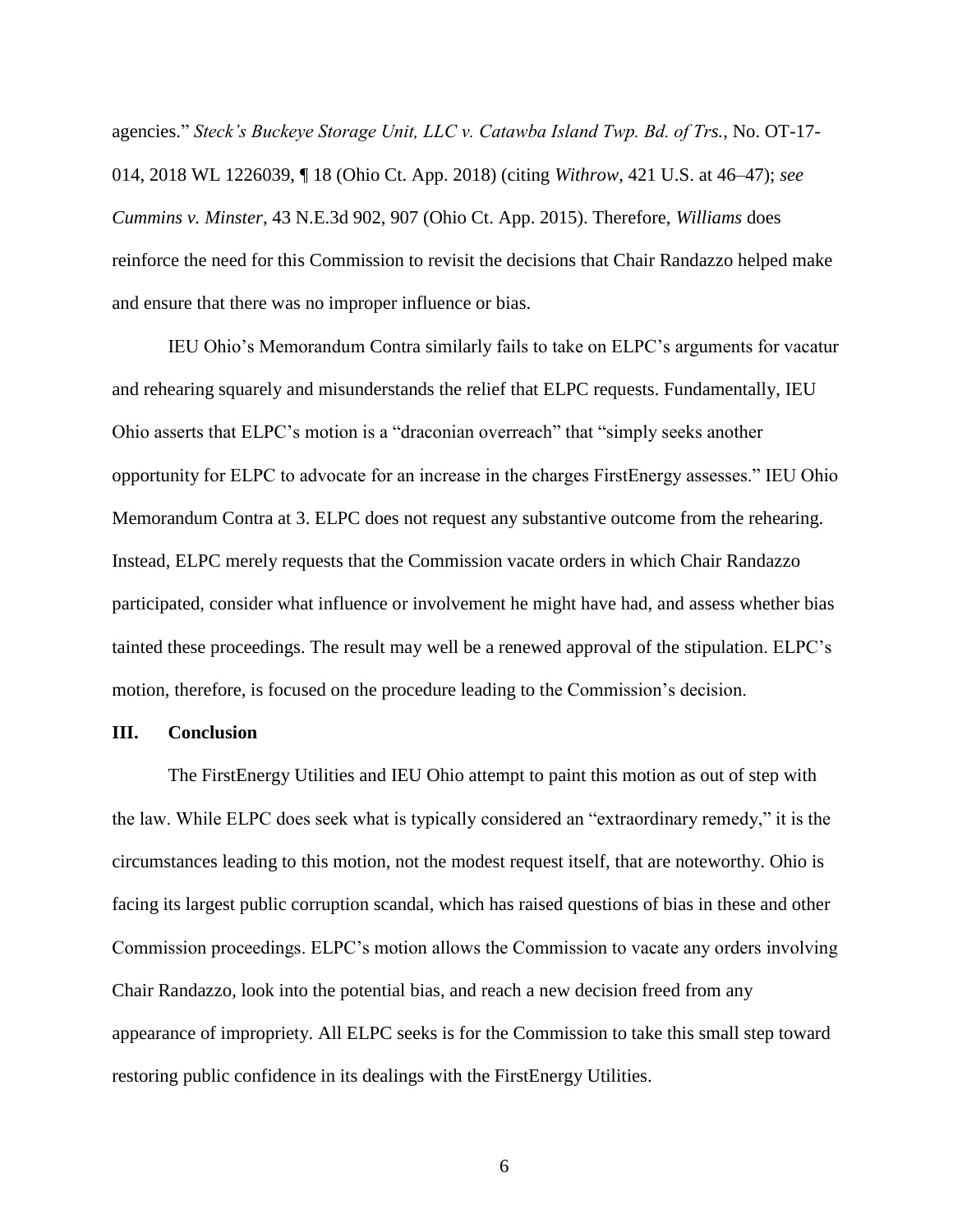Dated: December 16, 2020 Respectfully submitted,

/s/ Caroline Cox Caroline Cox (0098175) Associate Attorney Environmental Law & Policy Center 21 W. Broad Street, 8th Floor Columbus, OH 43215 (312) 795-3742 [ccox@elpc.org](mailto:ccox@elpc.org)

*Counsel for the Environmental Law & Policy Center*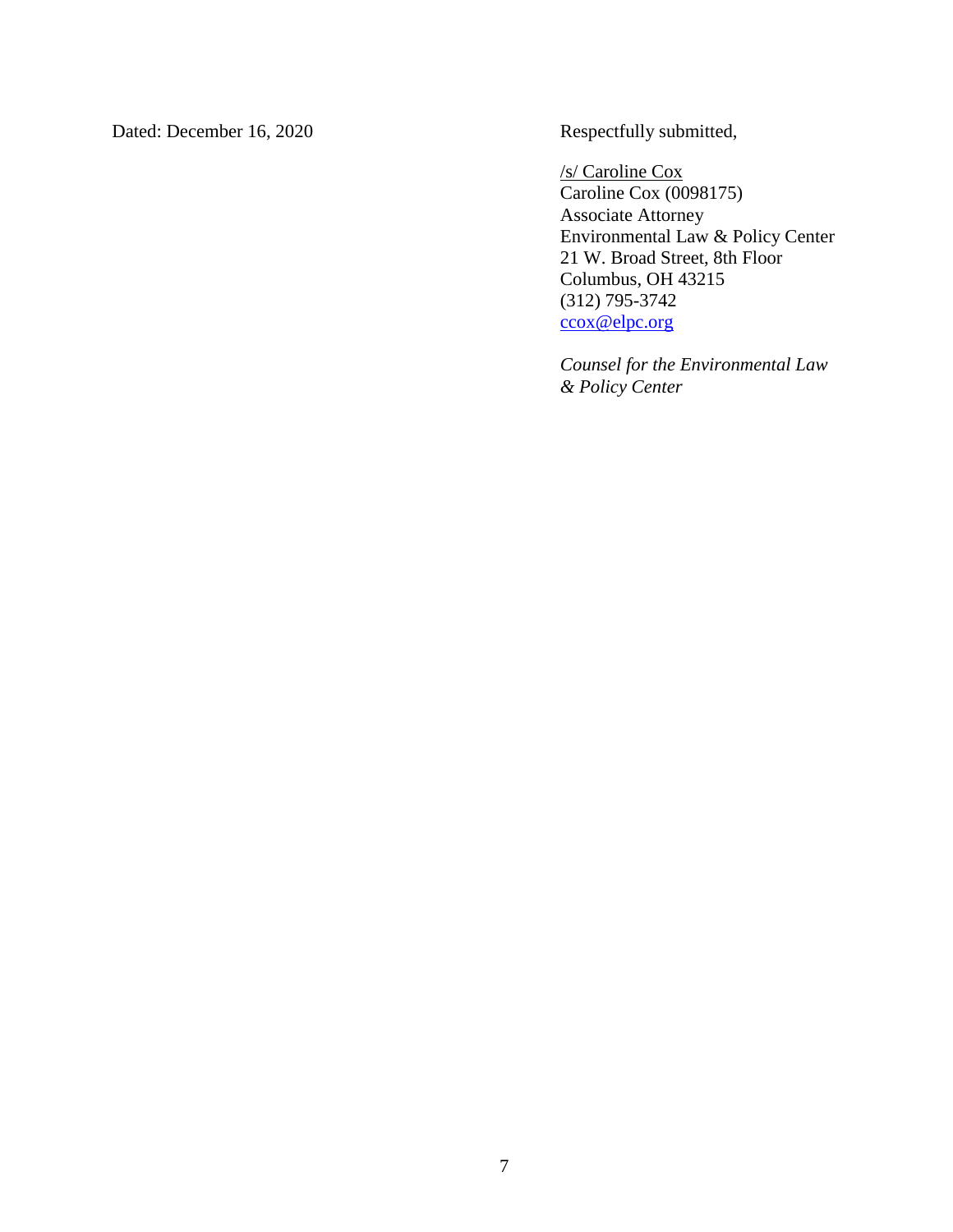### **CERTIFICATE OF SERVICE**

I hereby certify that a true copy of the foregoing *The Environmental Advocates' Reply in Support of Its Motion to Vacate and Conduct New Proceedings* was filed electronically through the Docketing Information System of the Public Utilities Commission of Ohio on December 16, 2020. The PUCO's e-filing system will electronically serve notice of the filing of this document on counsel for all parties.

> /s/ Caroline Cox Caroline Cox

#### **Service List:**

[debra.bingham@occ.ohio.gov;](mailto:debra.bingham@occ.ohio.gov) [ksweeney@firstenergycorp.com;](mailto:ksweeney@firstenergycorp.com) [paul@carpenterlipps.com;](mailto:paul@carpenterlipps.com) [glpetrucci@vorys.com;](mailto:glpetrucci@vorys.com) [mkeaney@calfee.com;](mailto:mkeaney@calfee.com) [bethany.allen@igs.com;](mailto:bethany.allen@igs.com) [alambert@firstenergycorp.com;](mailto:alambert@firstenergycorp.com) [glover@whitt-sturtevant.com;](mailto:glover@whitt-sturtevant.com) [trhayslaw@gmail.com;](mailto:trhayslaw@gmail.com) [torahood@bricker.com;](mailto:torahood@bricker.com) [RDOVE@KEGLERBROWN.COM;](mailto:RDOVE@KEGLERBROWN.COM) [mleppla@theoec.org;](mailto:mleppla@theoec.org) [jamie.williams@occ.ohio.gov;](mailto:jamie.williams@occ.ohio.gov) [Vesta.Miller@puc.state.oh.us;](mailto:Vesta.Miller@puc.state.oh.us) [JECKERT@FIRSTENERGYCORP.COM;](mailto:JECKERT@FIRSTENERGYCORP.COM) [kennedy@whitt-sturtevant.com;](mailto:kennedy@whitt-sturtevant.com) [tonnetta.scott@ohioattomeygeneral.gov;](mailto:tonnetta.scott@ohioattomeygeneral.gov) [bojko@carpenterlipps.com;](mailto:bojko@carpenterlipps.com) [kspencer@aando.com;](mailto:kspencer@aando.com) [ebetterton@igsenergy.com;](mailto:ebetterton@igsenergy.com) [ANGELA.OBRIEN@OCC.OHIO.GOV;](mailto:ANGELA.OBRIEN@OCC.OHIO.GOV) [mary.fischer@puco.ohio.gov;](mailto:mary.fischer@puco.ohio.gov) [heather.chilcote@puco.ohio.gov;](mailto:heather.chilcote@puco.ohio.gov) [joliker@igsenergy.com;](mailto:joliker@igsenergy.com) [BarthRoyer@aol.com;](mailto:BarthRoyer@aol.com) [Sandra.Coffey@puc.state.oh.us;](mailto:Sandra.Coffey@puc.state.oh.us) [rkelter@elpc.org;](mailto:rkelter@elpc.org) [mkurtz@bkllawfirm.com;](mailto:mkurtz@bkllawfirm.com) [clark@whitt-sturtevant.com;](mailto:clark@whitt-sturtevant.com)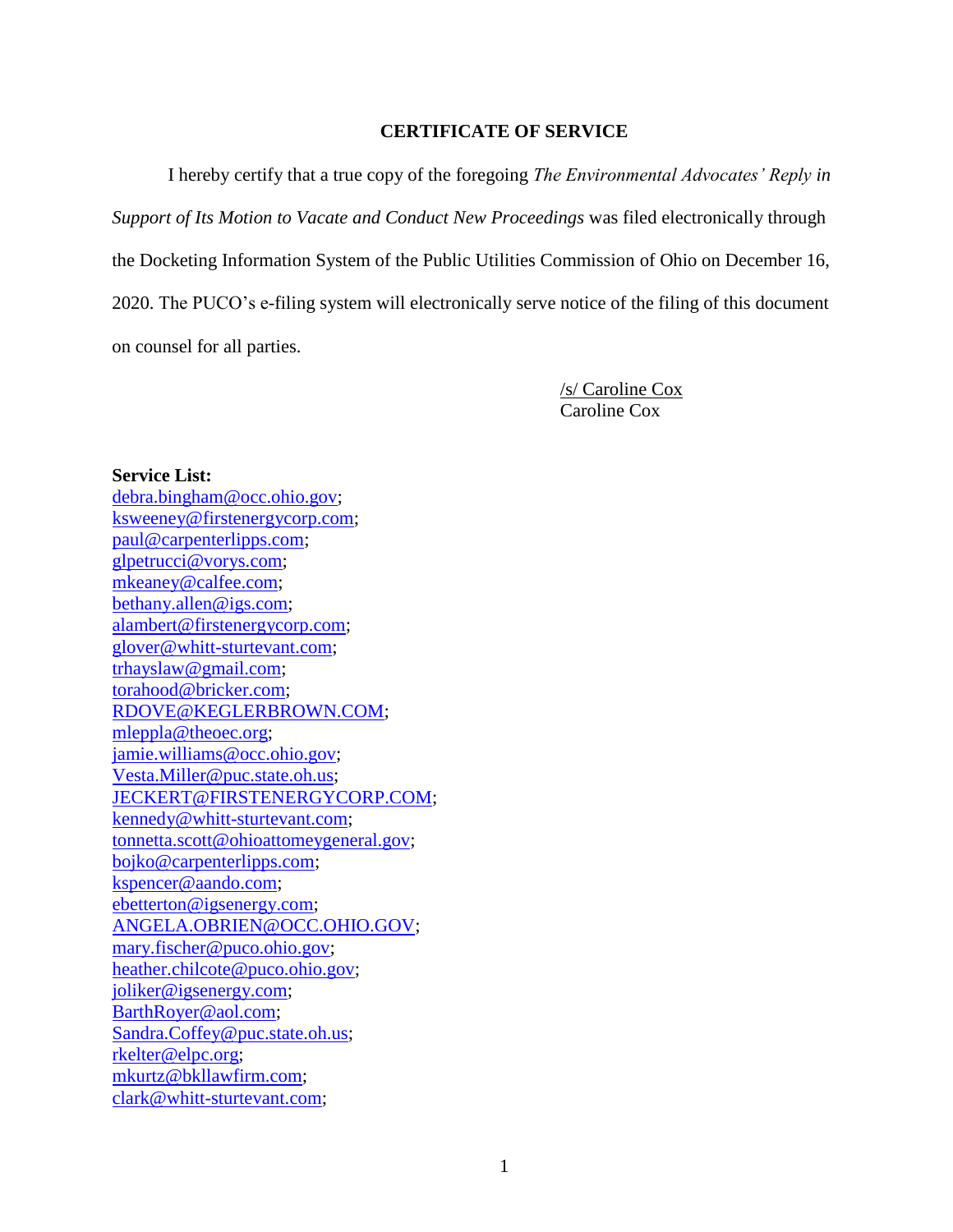[jlang@calfee.com;](mailto:jlang@calfee.com) [yvette.yip@ohioattomeygeneral.gov;](mailto:yvette.yip@ohioattomeygeneral.gov) [CHRISTOPHER.HEALEY@OCC.OHIO.GOV;](mailto:CHRISTOPHER.HEALEY@OCC.OHIO.GOV) [smith@carpenterlipps.com;](mailto:smith@carpenterlipps.com) [glover@whitt-sturtevant.com;](mailto:glover@whitt-sturtevant.com) [gaunder@carpenterlipps.com;](mailto:gaunder@carpenterlipps.com)